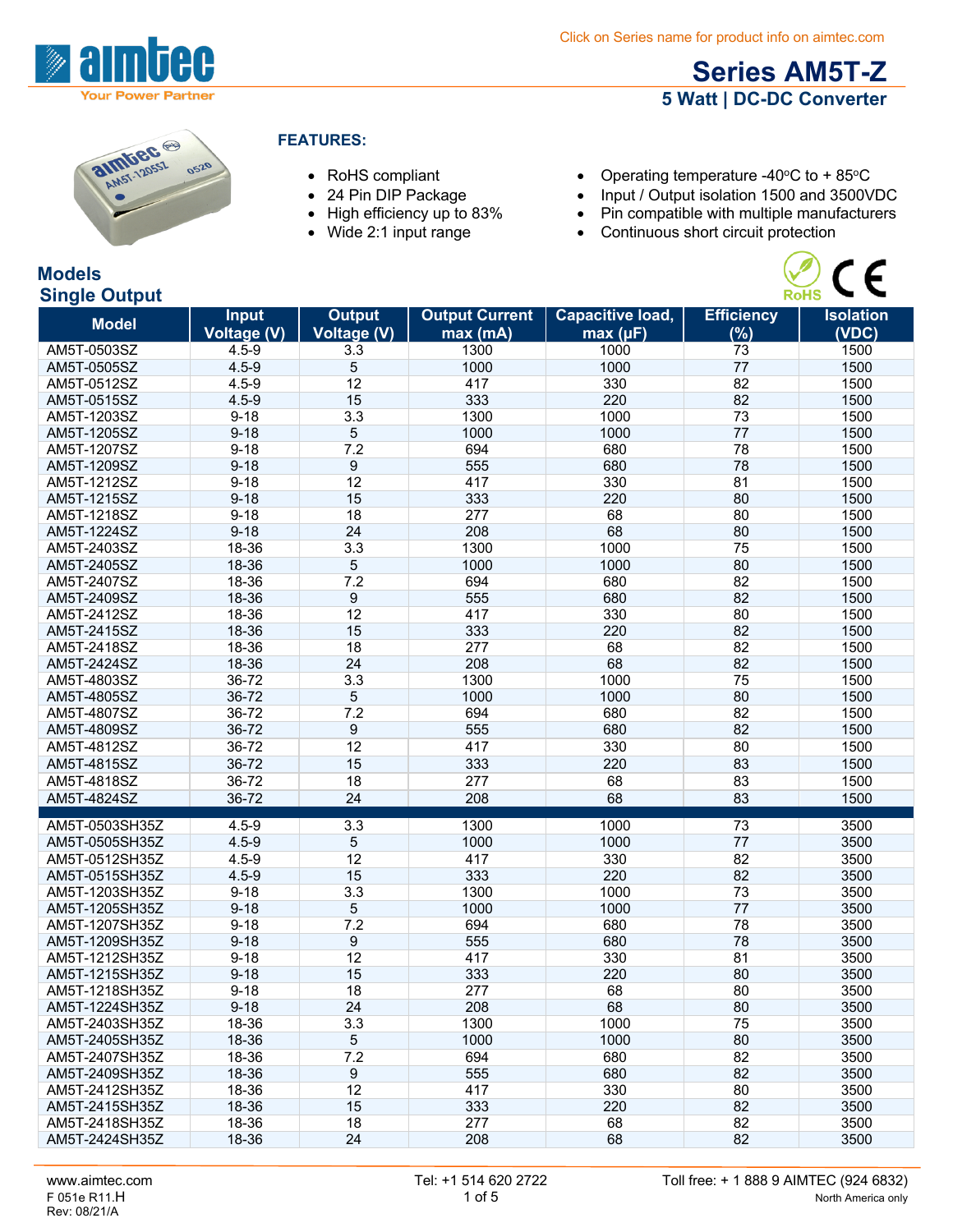

**Your Power Partner** 

# **Series AM5T-Z**

**5 Watt | DC-DC Converter**

#### **Models Single Output (continued)**

| <b>Model</b>   | <b>Input</b><br><b>Voltage (V)</b> | <b>Output</b><br>Voltage (V) | <b>Output Current</b><br>max(mA) | <b>Capacitive load,</b><br>max (µF) | <b>Efficiency</b><br>(%) | <b>Isolation</b><br>(VDC) |
|----------------|------------------------------------|------------------------------|----------------------------------|-------------------------------------|--------------------------|---------------------------|
| AM5T-4803SH35Z | 36-72                              | 3.3                          | 1300                             | 1000                                | 75                       | 3500                      |
| AM5T-4805SH35Z | 36-72                              | 5                            | 1000                             | 1000                                | 80                       | 3500                      |
| AM5T-4807SH35Z | 36-72                              | 7.2                          | 694                              | 470                                 | 82                       | 3500                      |
| AM5T-4809SH35Z | 36-72                              | 9                            | 555                              | 470                                 | 82                       | 3500                      |
| AM5T-4812SH35Z | 36-72                              | 12                           | 417                              | 330                                 | 80                       | 3500                      |
| AM5T-4815SH35Z | 36-72                              | 15                           | 333                              | 220                                 | 83                       | 3500                      |
| AM5T-4818SH35Z | 36-72                              | 18                           | 277                              | 68                                  | 83                       | 3500                      |
| AM5T-4824SH35Z | 36-72                              | 24                           | 208                              | 68                                  | 83                       | 3500                      |

### **Models Dual Output**

| <b>Model</b>   | <b>Input</b>                    | <b>Output</b><br>Voltage (V) | <b>Output Current</b> | Capacitive load, | <b>Efficiency</b><br>(%) | <b>Isolation</b><br>(VDC) |
|----------------|---------------------------------|------------------------------|-----------------------|------------------|--------------------------|---------------------------|
| AM5T-0503DZ    | <b>Voltage (V)</b><br>$4.5 - 9$ | ±3.3                         | max (mA)<br>±750      | max (µF)<br>±680 | 76                       | 1500                      |
| AM5T-0505DZ    | $4.5 - 9$                       | ±5                           | ±500                  | ±330             | 79                       | 1500                      |
| AM5T-0512DZ    | $4.5 - 9$                       | ±12                          | ±208                  | ±100             | 82                       | 1500                      |
| AM5T-0515DZ    | $4.5 - 9$                       | ±15                          | ±167                  | ±47              | 82                       | 1500                      |
| AM5T-1203DZ    | $9 - 18$                        | ±3.3                         | ±750                  | ±680             | 73                       | 1500                      |
|                | $9 - 18$                        | ±5                           | ±500                  | ±330             | 77                       | 1500                      |
| AM5T-1205DZ    | $9 - 18$                        |                              |                       | ±220             | 80                       |                           |
| AM5T-1207DZ    |                                 | ±7.2                         | ±347                  | ±220             | 80                       | 1500                      |
| AM5T-1209DZ    | $9 - 18$                        | ±9                           | ±278                  |                  |                          | 1500                      |
| AM5T-1212DZ    | $9 - 18$                        | ±12                          | ±208                  | ±100             | 80                       | 1500                      |
| AM5T-1215DZ    | $9 - 18$                        | ±15                          | ±167                  | ±47              | 79                       | 1500                      |
| AM5T-1218DZ    | $9 - 18$                        | ±18                          | ±138                  | ±33              | 80                       | 1500                      |
| AM5T-1224DZ    | $9 - 18$                        | ±24                          | ±104                  | ±33              | 80                       | 1500                      |
| AM5T-2403DZ    | 18-36                           | ±3.3                         | ±750                  | ±680             | 75                       | 1500                      |
| AM5T-2405DZ    | 18-36                           | ±5                           | ±500                  | ±330             | 78                       | 1500                      |
| AM5T-2407DZ    | 18-36                           | ±7.2                         | ±347                  | ±220             | 83                       | 1500                      |
| AM5T-2409DZ    | 18-36                           | ±9                           | ±278                  | ±220             | 83                       | 1500                      |
| AM5T-2412DZ    | 18-36                           | ±12                          | ±208                  | ±100             | 80                       | 1500                      |
| AM5T-2415DZ    | 18-36                           | ±15                          | ±167                  | ±47              | 80                       | 1500                      |
| AM5T-2418DZ    | 18-36                           | ±18                          | ±138                  | ±33              | 80                       | 1500                      |
| AM5T-2424DZ    | 18-36                           | ±24                          | ±104                  | ±33              | 80                       | 1500                      |
| AM5T-4803DZ    | 36-72                           | ±3.3                         | ±750                  | ±680             | 73                       | 1500                      |
| AM5T-4805DZ    | 36-72                           | ±5                           | ±500                  | ±330             | 79                       | 1500                      |
| AM5T-4807DZ    | 36-72                           | ±7.2                         | ±347                  | ±220             | 79                       | 1500                      |
| AM5T-4809DZ    | 36-72                           | ±9                           | ±278                  | ±220             | 79                       | 1500                      |
| AM5T-4812DZ    | 36-72                           | ±12                          | ±208                  | ±100             | 80                       | 1500                      |
| AM5T-4815DZ    | 36-72                           | ±15                          | ±167                  | ±47              | 80                       | 1500                      |
| AM5T-4818DZ    | 36-72                           | ±18                          | ±138                  | ±33              | 80                       | 1500                      |
| AM5T-4824DZ    | 36-72                           | ±24                          | ±104                  | ±33              | 80                       | 1500                      |
| AM5T-0503DH35Z | $4.5 - 9$                       | ±3.3                         | $\pm 750$             | ±680             | 76                       | 3500                      |
| AM5T-0505DH35Z | $4.5 - 9$                       | ±5                           | ±500                  | ±330             | 79                       | 3500                      |
| AM5T-0512DH35Z | $4.5 - 9$                       | ±12                          | ±208                  | ±100             | 82                       | 3500                      |
| AM5T-0515DH35Z | $4.5 - 9$                       | ±15                          | ±167                  | ±47              | 82                       | 3500                      |
| AM5T-1203DH35Z | $9 - 18$                        | ±3.3                         | ±750                  | ±680             | 73                       | 3500                      |
| AM5T-1205DH35Z | $9 - 18$                        | ±5                           | ±500                  | ±330             | 77                       | 3500                      |
| AM5T-1207DH35Z | $9 - 18$                        | ±7.2                         | ±347                  | ±220             | 80                       | 3500                      |
| AM5T-1209DH35Z | $9 - 18$                        | $\pm 9$                      | ±278                  | ±220             | 80                       | 3500                      |
| AM5T-1212DH35Z | $9 - 18$                        | ±12                          | ±208                  | ±100             | 80                       | 3500                      |
| AM5T-1215DH35Z | $9 - 18$                        | ±15                          | ±167                  | ±47              | 79                       | 3500                      |
| AM5T-1218DH35Z | $9 - 18$                        | ±18                          | ±138                  | ±33              | 80                       | 3500                      |
| AM5T-1224DH35Z | $9 - 18$                        | ±24                          | ±104                  | ±33              | 80                       | 3500                      |
| AM5T-2403DH35Z | 18-36                           | ±3.3                         | ±750                  | ±680             | 75                       | 3500                      |
| AM5T-2405DH35Z | 18-36                           | ±5                           | ±500                  | ±330             | 78                       | 3500                      |
| AM5T-2407DH35Z | 18-36                           | ±7.2                         | ±347                  | ±220             | 83                       | 3500                      |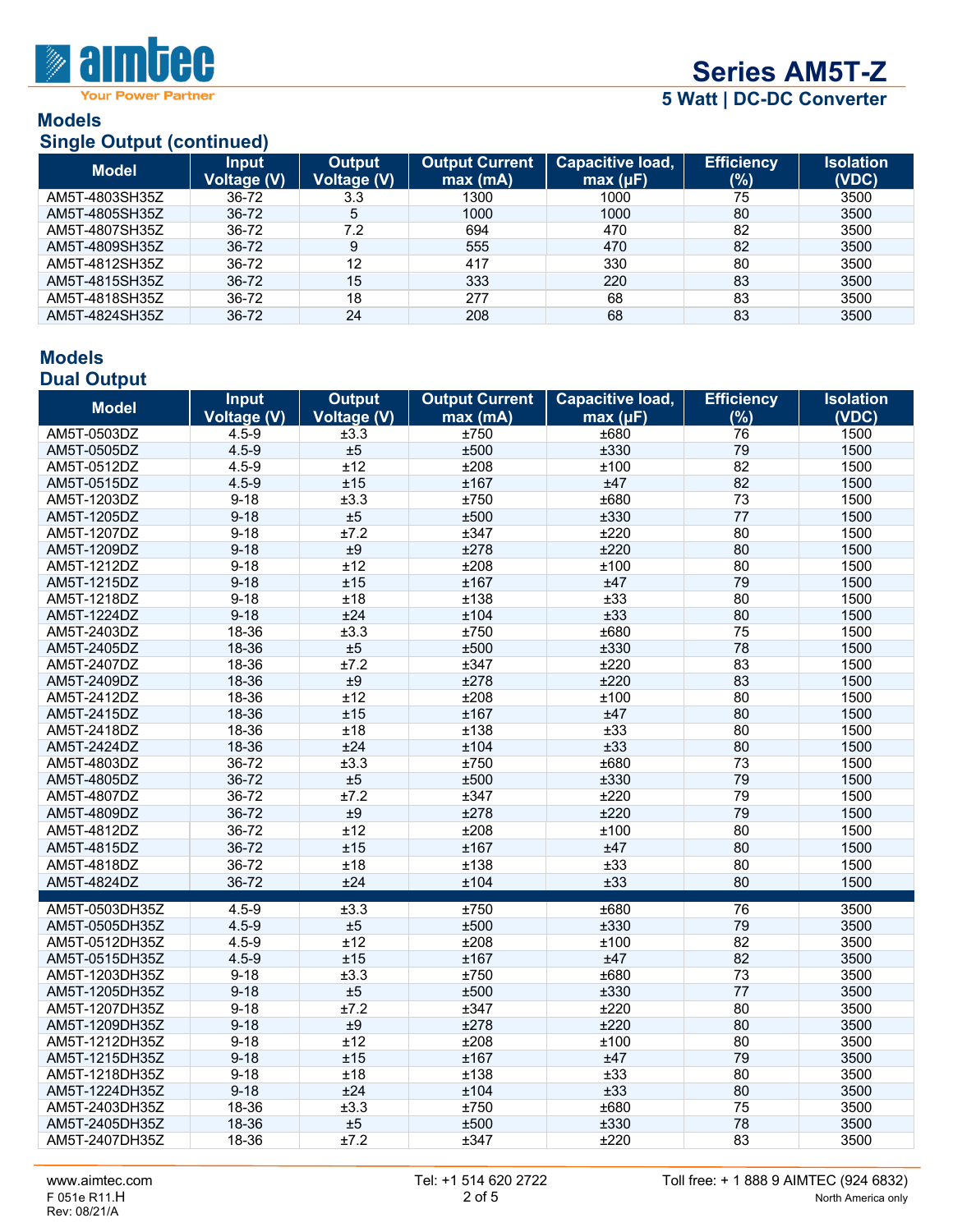

**Your Power Partner** 

## **Series AM5T-Z**

**5 Watt | DC-DC Converter**

#### **Models Dual Output (continued)**

| $-$ - $     -$ |                                    |                              |                                  |                              |                          |                           |
|----------------|------------------------------------|------------------------------|----------------------------------|------------------------------|--------------------------|---------------------------|
| <b>Model</b>   | <b>Input</b><br><b>Voltage (V)</b> | <b>Output</b><br>Voltage (V) | <b>Output Current</b><br>max(mA) | Capacitive load,<br>max (µF) | <b>Efficiency</b><br>(%) | <b>Isolation</b><br>(VDC) |
| AM5T-2409DH35Z | 18-36                              | ±9                           | ±278                             | ±220                         | 83                       | 3500                      |
| AM5T-2412DH35Z | 18-36                              | ±12                          | ±208                             | ±100                         | 80                       | 3500                      |
| AM5T-2415DH35Z | 18-36                              | ±15                          | ±167                             | ±47                          | 80                       | 3500                      |
| AM5T-2418DH35Z | 18-36                              | ±18                          | ±138                             | ±33                          | 80                       | 3500                      |
| AM5T-2424DH35Z | 18-36                              | ±24                          | ±104                             | ±33                          | 80                       | 3500                      |
| AM5T-4803DH35Z | $36 - 72$                          | ±3.3                         | ±750                             | ±680                         | 73                       | 3500                      |
| AM5T-4805DH35Z | 36-72                              | ±5                           | ±500                             | ±330                         | 79                       | 3500                      |
| AM5T-4807DH35Z | $36 - 72$                          | ±7.2                         | ±347                             | ±220                         | 79                       | 3500                      |
| AM5T-4809DH35Z | 36-72                              | ±9                           | ±278                             | ±220                         | 79                       | 3500                      |
| AM5T-4812DH35Z | $36 - 72$                          | ±12                          | ±208                             | ±100                         | 80                       | 3500                      |
| AM5T-4815DH35Z | 36-72                              | ±15                          | ±167                             | ±47                          | 80                       | 3500                      |
| AM5T-4818DH35Z | $36 - 72$                          | ±18                          | ±138                             | ±33                          | 80                       | 3500                      |
| AM5T-4824DH35Z | 36-72                              | ±24                          | ±104                             | ±33                          | 80                       | 3500                      |

### **Input Specifications**

| <b>Parameters</b>                | <b>Nominal</b>                                                                                              | <b>Typical</b> | <b>Maximum</b> | <b>Units</b>  |
|----------------------------------|-------------------------------------------------------------------------------------------------------------|----------------|----------------|---------------|
|                                  | 5                                                                                                           | $4.5 - 9$      |                | VDC.          |
|                                  | 12                                                                                                          | $9 - 18$       |                | VDC           |
| Voltage range                    | 24                                                                                                          | 18-36          |                | VDC           |
|                                  | 48                                                                                                          | $36 - 72$      |                | VDC           |
| Filter                           | $\pi$ (Pi) Network                                                                                          |                |                |               |
|                                  | 5 Vin                                                                                                       | $-0.7 - 15$    |                | VDC           |
|                                  | $12$ Vin                                                                                                    | $-0.7 - 24$    |                | VDC.          |
| Absolute Maximum Rating          | 24 Vin                                                                                                      | $-0.7 - 40$    |                | VDC           |
|                                  | 48 Vin                                                                                                      | $-0.7 - 80$    |                | VDC           |
| Peak Input Voltage time          |                                                                                                             | 100            |                | <sub>ms</sub> |
| Input Reflected ripple current * |                                                                                                             | 35             |                | mA p-p        |
|                                  | $*$ The input reflected right current chauld he measured with connected 10ull inductor and a 17uE conseitor |                |                |               |

The input reflected ripple current should be measured with connected 12μH inductor and a 47μF capacitor.

### **Isolation Specifications**

| <b>Parameters</b>         | <b>Conditions</b> | Tvpical | <b>Rated</b> | <b>Units</b> |
|---------------------------|-------------------|---------|--------------|--------------|
| Tested I/O voltage        | 60 sec            |         | 1500 or 3500 | VDC          |
| Metal case/Input & Output | 60 sec            |         | 1000         | <b>VDC</b>   |
| Resistance                |                   | >1000   |              | <b>MOhm</b>  |
| Capacitance               |                   | 500     |              | рF           |

## **Output Specifications**

| <b>Parameters</b>         | <b>Conditions</b>                        | <b>Typical</b>            | <b>Maximum</b> | <b>Units</b> |
|---------------------------|------------------------------------------|---------------------------|----------------|--------------|
|                           | 5Vin, 3.3V/±3.3V models                  | ±2                        |                | %            |
| Voltage accuracy          | <b>Others</b>                            | ±1                        |                | %            |
| Short Circuit protection  |                                          | Continuous, auto recovery |                |              |
| Line voltage regulation   |                                          | ±0.5                      |                | %            |
| Load voltage regulation   | $0 - 100\%$ load, $3.3V/\pm 3.3V$ Models | ±1.5                      |                | $\%$         |
|                           | $0 - 100\%$ load, others                 | ±0.5                      |                | $\%$         |
| Temperature coefficient   |                                          | ±0.02                     |                | $\%$ /°C     |
| Ripple & Noise*           | At 20MHz Bandwidth                       | 60                        |                | $mV$ p-p     |
| * Measured with a 1µF CC. |                                          |                           |                |              |

#### **General Specifications**

| <b>Parameters</b>     | <b>Conditions</b>                               | Tvpical         | <b>Maximum</b> | <b>Units</b> |
|-----------------------|-------------------------------------------------|-----------------|----------------|--------------|
| Switching frequency   | 100% load                                       | 266             |                | <b>KHz</b>   |
| Operating temperature | Full Load without Derating (except 5Vin models) | $-40$ to $+85$  |                | $^{\circ}C$  |
| Derating              | 5Vin models, 60 to 85°C                         | 2.5             |                | $\%$ /°C     |
| Storage temperature   |                                                 | $-40$ to $+125$ |                | $^{\circ}C$  |
| Max Case temperature  |                                                 |                 | $+100$         | $^{\circ}C$  |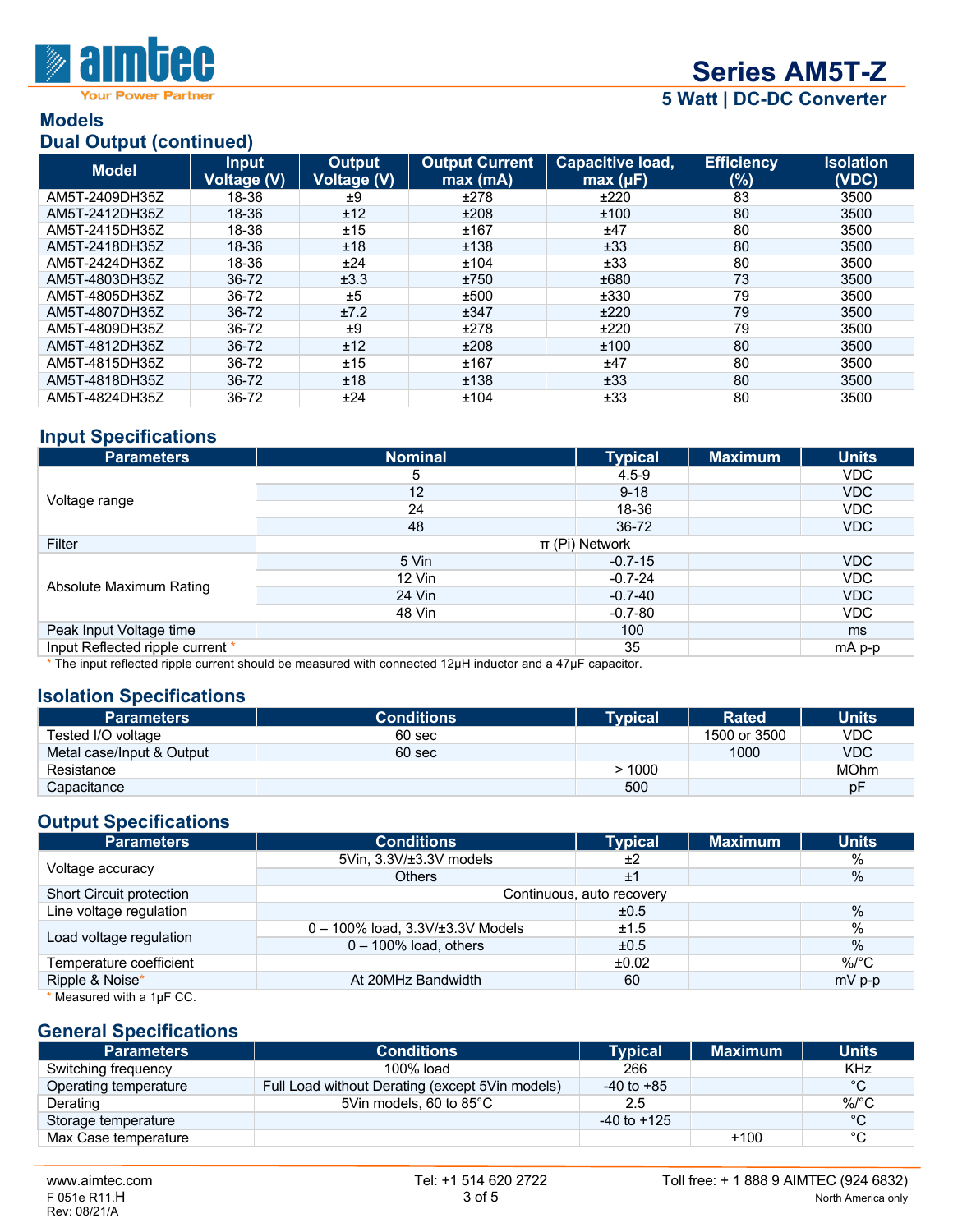

# **Series AM5T-Z**

**5 Watt | DC-DC Converter**

|                                    |                                                           |                      | $\sim$ $\sim$ $\sim$ $\sim$ $\sim$ $\sim$                     |    |
|------------------------------------|-----------------------------------------------------------|----------------------|---------------------------------------------------------------|----|
| Cooling                            |                                                           | Free air convection  |                                                               |    |
| Humidity                           |                                                           |                      | 95                                                            | %  |
| Case material                      |                                                           | Nickel coated copper |                                                               |    |
| Weight                             |                                                           |                      |                                                               |    |
| Dimensions $(L \times W \times H)$ | Tolerance $\pm 0.5$ mm or $\pm 0.02$ inches               |                      | $1.25 \times 0.8 \times 0.4$ inches (31.75 x 20.32 x 10.16mm) |    |
| <b>MTBF</b>                        | $>1$ 121 000 hrs (MIL-HDBK -217F, Ground Benign, t=+25°C) |                      |                                                               |    |
| Manual soldering temperature       | 1.5mm from case for 10sec                                 |                      | 260                                                           | °C |

NOTE: All specifications in this datasheet are measured at an ambient temperature of 25°C, humidity<75%, nominal input voltage and at rated output load unless otherwise specified.

## **Safety Specifications**

| Parameters              |                                                                   |
|-------------------------|-------------------------------------------------------------------|
| <b>Agency Approvals</b> | UL (pending), CE (except 5Vin models)                             |
|                         | Designed to meet IEC/EN/UL60950-1, 62368-1                        |
|                         | EN55032 Class A, with recommended circuit                         |
|                         | IEC61000-4-2, Perf. Criteria A                                    |
| <b>Standards</b>        | IEC61000-4-3, Perf. Criteria A                                    |
|                         | IEC61000-4-4, Perf. Criteria A (external 220uF/100V cap required) |
|                         | IEC61000-4-5, Perf. Criteria A (external 220uF/100V cap required) |
|                         | IEC61000-4-6, Perf. Criteria A                                    |
|                         | IEC61000-4-8, Perf. Criteria A                                    |

| <b>Pin Out Specifications</b> |  |
|-------------------------------|--|
|                               |  |

| Pin | 1500 and 3500VDC |           |
|-----|------------------|-----------|
|     | <b>Single</b>    | Dual      |
| 2   | -V Input         | -V Input  |
| 3   | -V Input         | -V Input  |
| 9   | NO PIN.          | Common    |
| 11  | N. C.            | -V Output |
| 14  | +V Output        | +V Output |
| 16  | -V Output        | Common    |
| 22  | +V Input         | +V Input  |
| 23  | +V Input         | +V Input  |

#### **Dimensions**



१९<br>१०.२

II  $\overline{\phantom{a}}$ 



All dimensions are typical: millimeters (inches) Pin Diameter: 0.50 ± 0.05 (0.02 ± 0.002) Pin Pitch tolerance:  $\pm$  0.35 ( $\pm$ 0.014) Case tolerance:  $\pm 0.5$  ( $\pm 0.02$ )

## **Recommended Circuits**